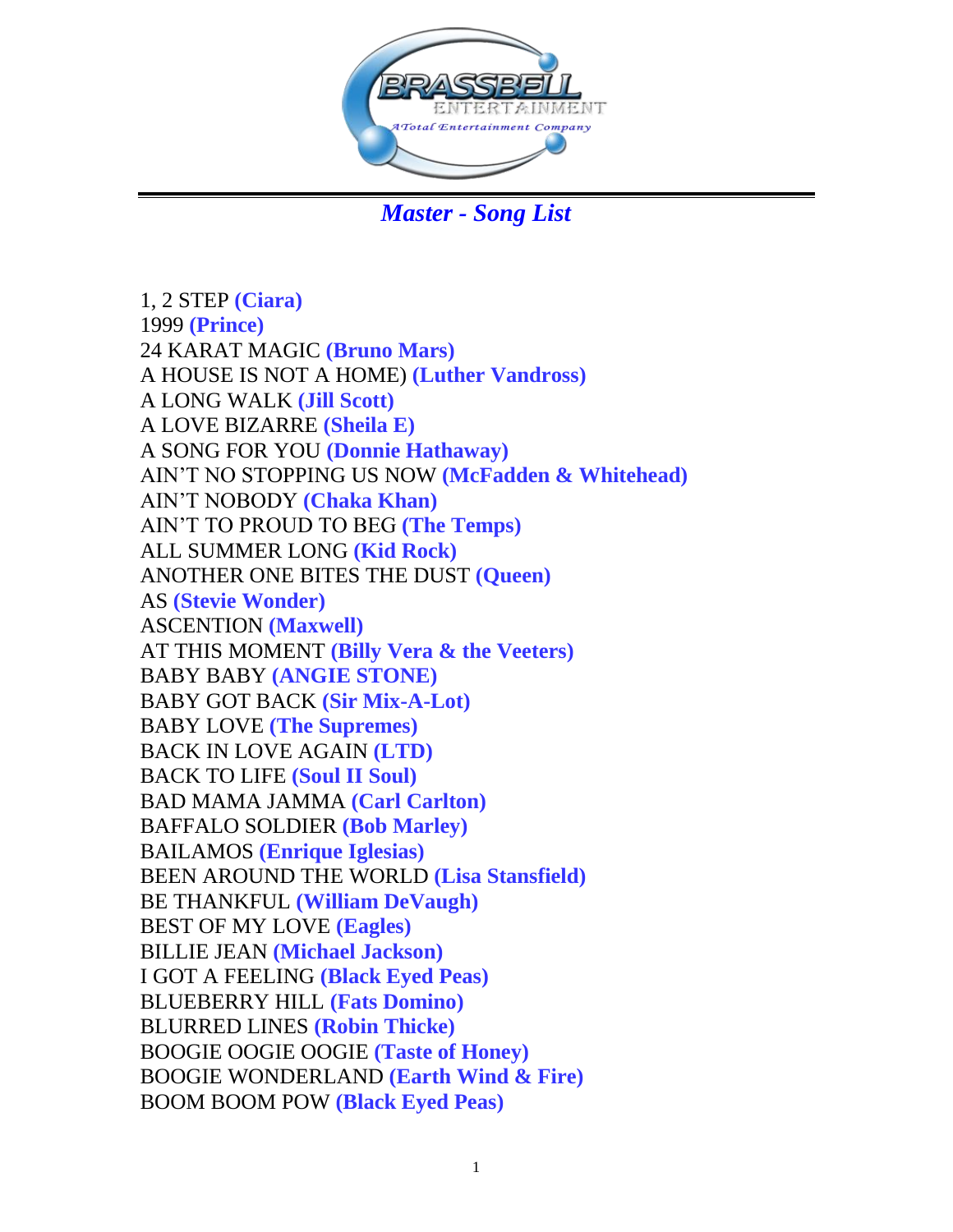BOOTYLICIOUS **(Destiny's Child)** BORN TO BE WILD **(Steppenwolf)**  BRASS MONKEY **(Beastie Boys)** BRICK HOUSE **(The Commodores)** BROWN EYE GIRL **(Van Morrison)** BROWN SUGAR **(D'Angelo)** BROWN SUGAR **(Rolling Stones)** UPTOWN FUNK **(Bruno Mars)** BURN RUBBER ON ME **(Gap Band)** BUST A MOVE **(Young MC)** BUSTIN LOOSE **(Chuck Brown)** BUSTIN OUT **(Rick James)** CALIFORNIA GIRLS **(Katy Perry Feat. Snoop Dogg)** CALL ME **(SKYY**) CALL TYRONE **(Erykah Badu)** CAN I CHANGE MY MIND **(Tyrone Davis)** CAN'T HIDE LOVE **(Earth Wind Fire)** CAN'T NO BODY **(Chaka Khan)** CANDLE IN THE WIND **(Elton John)** CAR WASH **(Rose Royce)** CARNAVAL **(Celia Cruz)** CASANOVA **(Levert)** CELEBRATION **(Kool and the Gang)** CHA CHA SLIDE **(DJ Casper)** CHAIN OF FOOLS **(Aretha Franklin)** CHEAPER TO KEEPER **(Johnny Taylor)** CLOSE THE DOOR **(Teddy P)** CLUB CAN'T HANDLE ME **(Flo Rida Feat. David Guetta)** COLD SWEAT **(James Brown)** CONGA **(Gloria Estaban)** CRAZY IN LOVE **(Beyonce)** CROCODILE ROCK **(Elton John)** CUPID **(Sam Cooke)** CUPID SHUFFLE **(Cupid)** DANCING IN THE STREETS **(The Marvelettes)** DANIEL **(Elton John)** DESPERADO **(The Eagles)** DJ GOT US FALLIN' IN LOVE **(Usher Feat. Pitbull)** DMSR **(Prince)** DO FOR LOVE **(Bobby Caldwell)**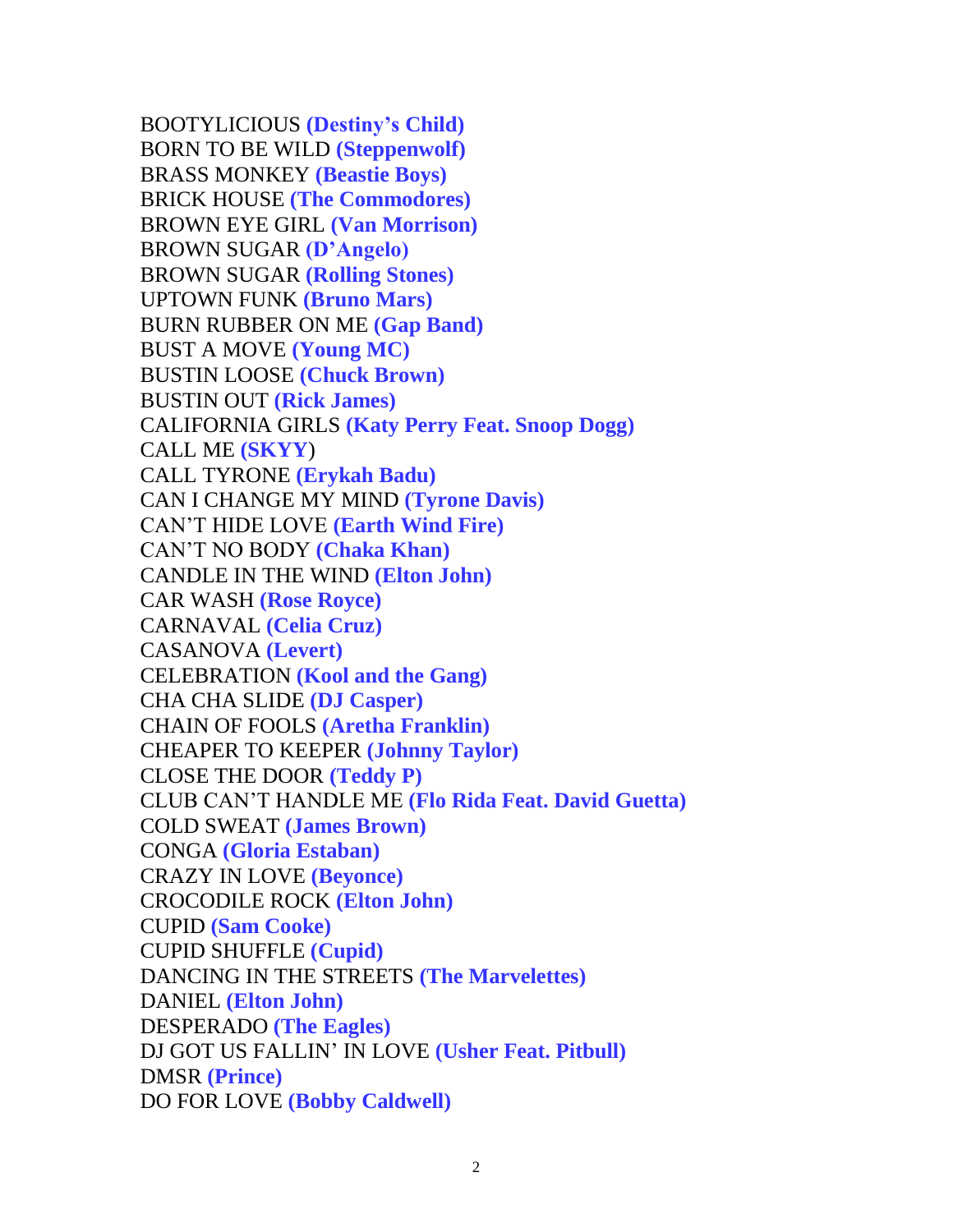DO ME BABY **(Bell-Biv-Devoe)** DOC OF THE BAY **(Otis Redding)** DON'T BE CRUEL **(Bobby Brown)** DON'T CHA **(Pussy Cat Dolls)** DON'T LOOK ANY FURTHER **(Dennis Edwards)** DON'T STOP BELIEVING **(Journey)** DOO-WOP, THAT THING **(Lauren Hill)** DOWN HOME BLUES **(BB King)** DYNAMITE **(Taio Cruz)** EARLY IN THE MORNING **(The Gap Band)** EVERY BREATH YOU TAKE **(Sting)** EVERYTHING SHE WANTS **(Wham)** FAMILY AFFAIR **(Mary J. Blige)** FAMILY TRADITION **(Hank Williams Jr.)** FANTASTIC VOYAGE **(Lakeside)** FIRE **(The Ohio Players)** FIRE BURNING **(Sean Kingston)** FOOTLOOSE **(Kenny Loggins)** FOR ALL WE KNOW **(The Carpenters)** FOR THE LOVE OF YOU **(Isley Bros.)** FREAK SHOW **(The Bar-Kays)** FUNKY STUFF **(Kool & the Gang)** FUNKYTOWN **(LIPPS, INC)** GENIE IN A BOTTLE **(Christina Aguilera)** GET DOWN ON IT **(Kool & the Gang)** GET DOWN TONIGHT **(K.C. & the Sunshine Band)** GET LOW **(Lil Jon & Da Eastside Boyz)** GET OFF **(Prince)** GET READY **(The Temptations)** GIRLFRIEND **(Pebbles)** GIRLS JUST WANNA HAVE FUN **(Cyndi Lauper)** GIVE IT TO ME BABY **(Rick James)** GIVE ME EVERYTHING TONIGHT **(Pitbull)** GOLD DIGGER **(Kanye West)** GOLDEN **(Jill Scott)** GOOD TIMES **(Chic)** GOT TO BE REAL **(Cheryl Lynn)** GOT TO GIVE IT UP **(Marvin Gaye)** GROOVE IS IN THE HEART **(Dee Lite)** GROOVELINE **(Heat wave)**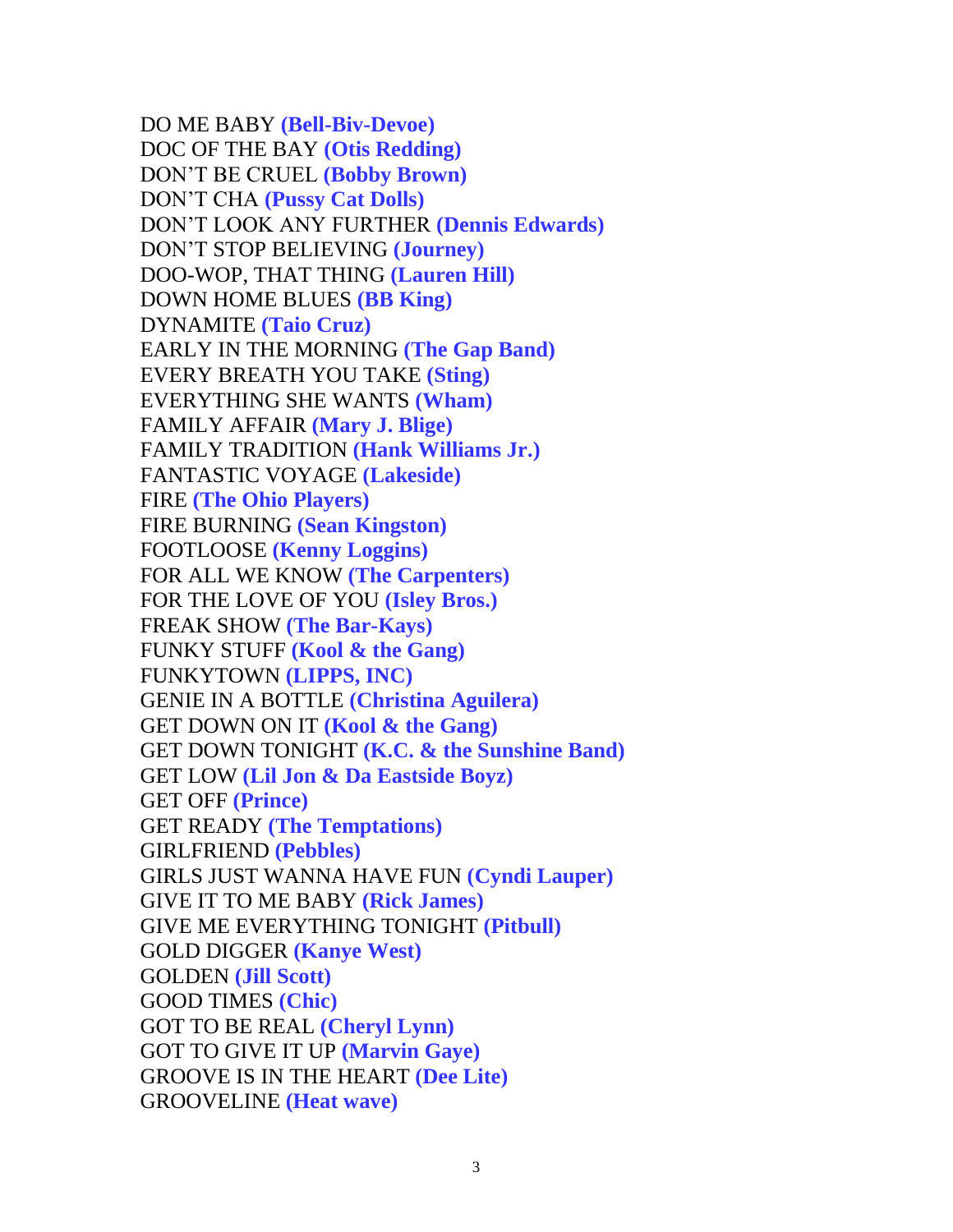HEARTBREAK HOTEL **(Michael Jackson)** HEY BABY, Drop It to The Floor **(Pitbull Feat. T-Pain)** HEY YA**! (Outkast)** HIPS DON'T LIE **(Shakira Feat. Wyclef Jean)** HIT ME BABY ONE MORE TIME **(Britney Spears)** HIT ME WITH YOUR BEST SHOT **(Pat Benatar)** HOLD ON **(En Vogue)** HOLIDAY **(Madonna)**  HOLLA BACK GIRL **(Gwen Stefani)** HOLLYWOOD SWINGIN' **(Kool & the Gang)** HOPELESSLY DEVOTED TO YOU **(Newton John & John Travolta)**  HOT IN HERE **(Nelly)** HOT LEGS **(Rod Steward)** HOT STUFF **(Donna Summer)** HOTEL ROOM SERVICE **(Pitbull)** HOW SWEET IT IS TO BE LOVE BY YOU **(Marvin Gaye)** HUMAN NATURE **(Michael Jackson)** HUMPIN **(Gap Band)** I CAN'T GO FOR THAT **(Hall & Oates)**  I CAN'T WAIT **(NU SNOOZ)** I FEEL GOOD **(James Brown)** I GOTTA FEELING **(Black Eyed Peas)** I HEARD IT THROUGH THE GAPEVINE **(Marvin Gaye)** I KNOW YOU WANT ME **(Pitbull)** I LIKE IT **(Enrique Iglesias Feat. Pitbull)** I LOVE ROCK AND ROLL **(Joan Jett & The Blackhearts)** I NEED TO KNOW **(Mark Anthony)** I NEED YOUR LOVING **(Teena Marie)** I SHOT THE SHARIFF **(Bob Marley)** I WANT HER **(Keith Sweat)** I WANT TO HOLD YOUR HAND **(The Beatles)** I WANT YOU BACK **(The Jackson 5)** I WILL SURVIVE **(Gloria Gaynor)** I WISH **(Carl Thomas)** I WISH **(Stevie Wonder)** I'LL BE AROUND **(The Spinners)** I'M IN LOVE **(Evelyn King)** I'M LOOKING FOR A NEW LOVE **(Jodi Wadley)**  I'M SO EXCITED **(Pointer Sisters)** I'M YOUR BABY TONIGHT **(Whitney Houston)**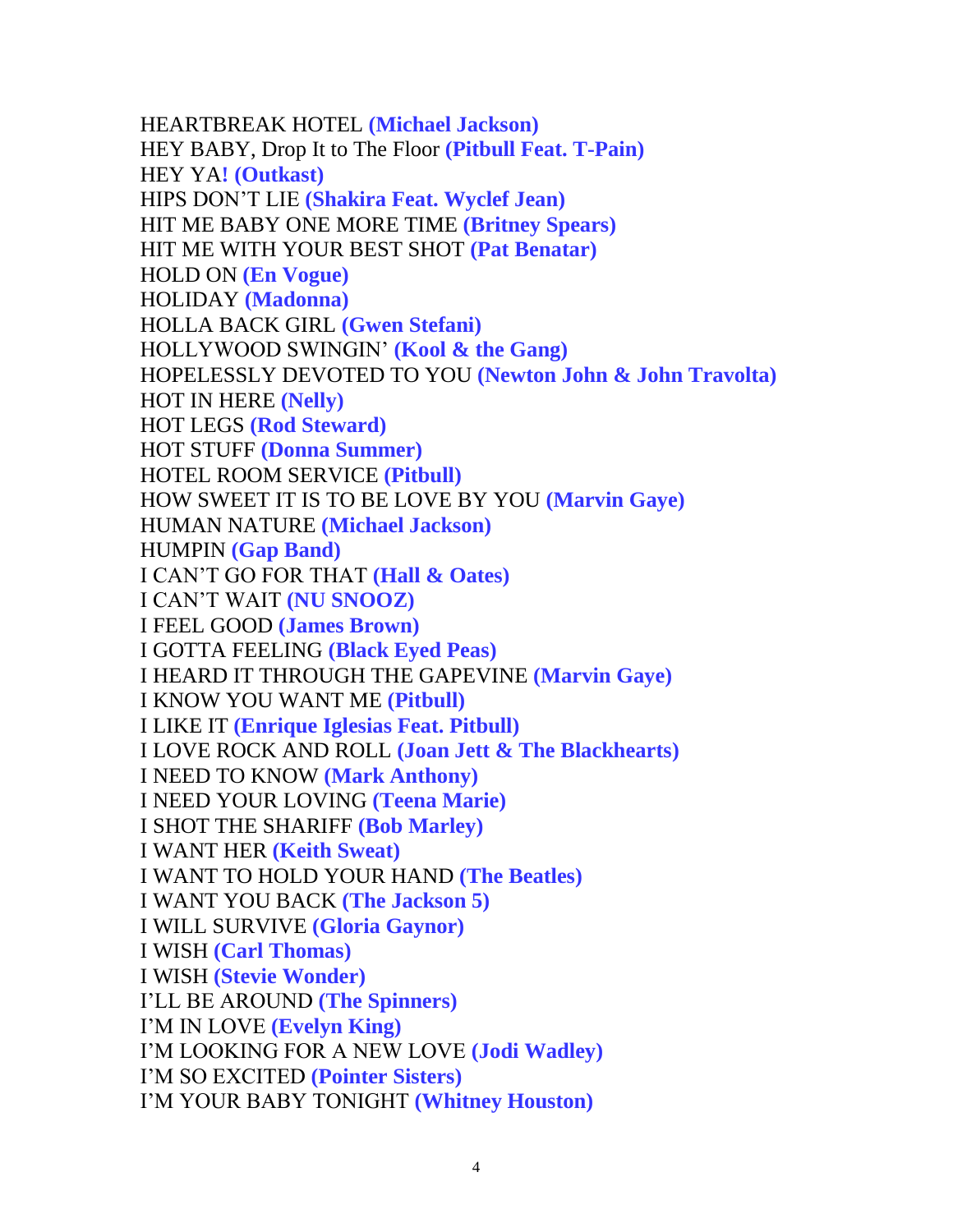ICE ICE BABY **(Vanilla Ice)** IF I AIN'T GOT YOU **(Alicia Keys)** I'M EVERY WOMAN **(Whitney Houston)** IN DA CLUB **(50 Cent)** IN MY HOUSE **(Mary Jane Girls)** IN THE AYER **(Flo Rida)** IS THIS LOVE **(Bob Marley)** IT TAKES TWO **(Rob Base & DJ E-Z Rock)** IT WASN'T ME **(SHAGGY)** IT'S TRICKY **(Run-D.M.C.)** JAIL HOUSE ROCK **(Elvis Presley)** JAMAICA FUNK **(Tom Brown)** JESSIE'S GIRL **(Rick Springfield)** JOY & PAIN **(Maze)** JUMP AROUND **(House of Pain)** JUMP ON IT! **(Sir Mix-A-Lot)** JUNGLE BOOGIE **(Kool & the Gang)** JUNGLE LOVE **(The Time)** JUST DANCE **(Lady Gaga)** JUST MY IMAGINATION **(The Temptations)** JUST THE WAY YOU ARE **(Billy Joel)** KARMA **(Alicia Keys)** LADIES NIGHT **(Kool & the Gang)** LADY MARMALADE **(Labelle)** LAND OF 1000 DANCES **(Wilson Pickett)** LAST DANCE **(Donna Summer)** LET IT GO **(Keisha Cole)** LET YOU FEELINGS SHOW **(Earth Wind & Fire)** LET'S CHILL **(Guy)** LET'S GET MARRIED **(Jagged Edge Feat. Run-D.M.C)** LET'S GROOVE TONIGHT **(Earth Wind & Fire)** LET'S STAY TOGETHER **(Al Green)** LIKE A PRAYER **(Madonna)** LIVIN LA VIDA LOCO **(Ricky Martin)** LIVIN ON A PRAYER **(Bon Jovi)** LONG TALL SALLY **(Little Richard)** LONG TRAIN RUNNING **(The Doobie Bros.)** LOUIE LOUIE **(The Kingsman)** LOVE AND HAPPINESS **(Al Green)** LOVE SHACK **(B-52'S)**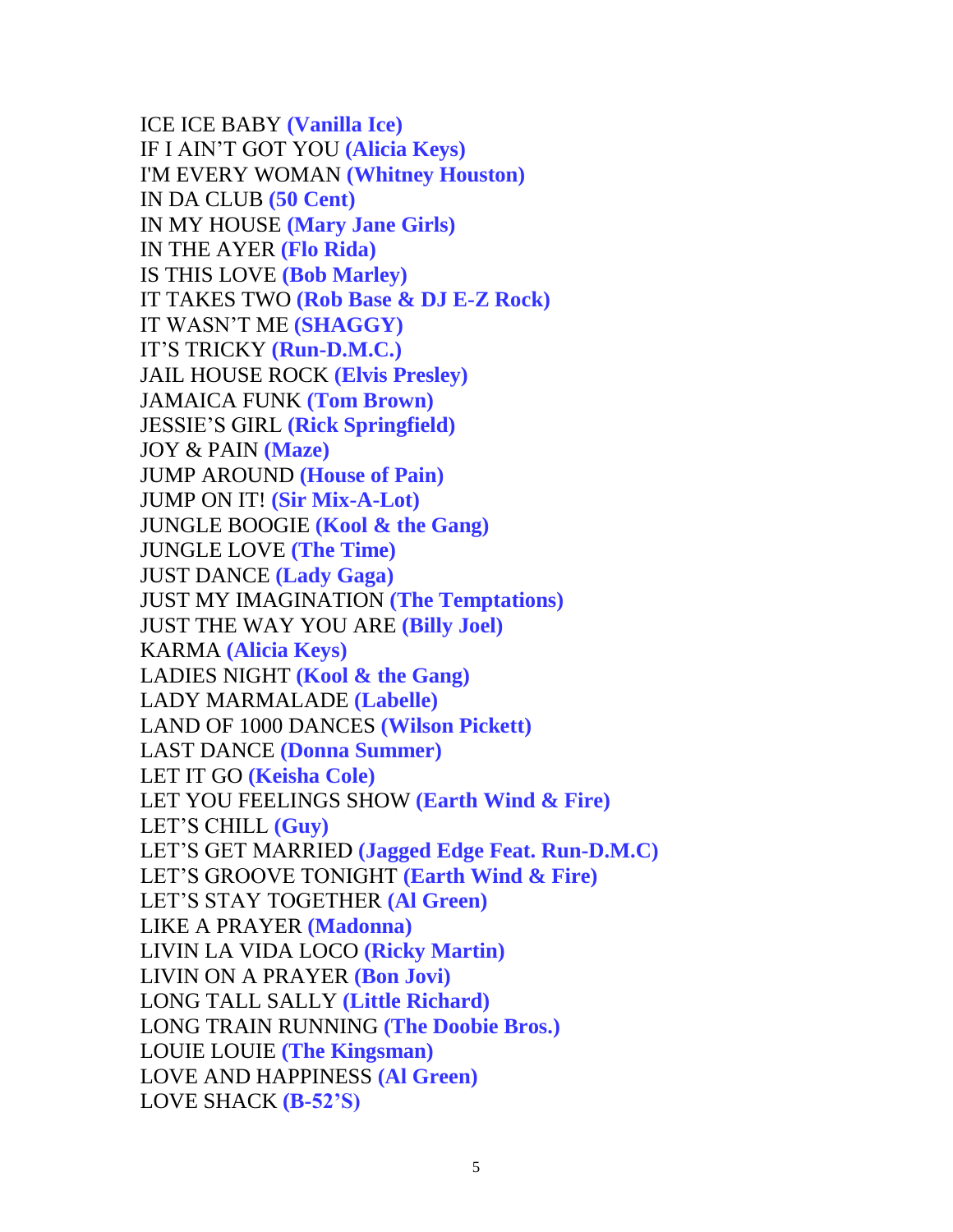LOVE TRAIN **(The OJays)** LOVER GIRL **(Teena Marie)** LOW (Apple Bottom Jeans) **(Flo Rida Feat. T-Pain)** LOWDOWN **(Boz Scaggs)** MACARENA **(Los Del Rio)** MAMBO #5 **(Lou Bega)** MERCEDES BOY **(Pebbles)** MIDNIGHT HOUR **(Wilson Pickett)** MONEY MONEY MONEY **(The OJays)** MONY MONY **(Billy Idol)** MOON DANCE **(Van Morrison)** MOVES LIKE JAGGER **(Maroon 5)** MR. BIG STUFF **(Jean Knight)** MUSTANG SALLY **(Wilson Pickett)** MY GIRL **(The Temptations)** MY GUY **(Mary Wells)** MY HUMPS **(Black Eyed Peas)** MY MY MY **(Johnny Gill)**  MY PEROGATIVE **(Bobby Brown)**  NAUGHTY GIRL **(Beyonce)** NEVER STOP **(Brand New Heavies)** NEVER TOO MUCH **(Luther Vandross)** NO DIGGITY **(Black Street)** NO SCRUBS **(TLC)** OH SHEILA **(Ready for the World)** OH! WHAT YOU DO TO ME **(Mary J. Blige)** OLD TIME ROCK 'N ROLL **(Bob Seager)** OMG **(Usher)** ON THE FLOOR **(Jennifer Lopez)** ONE MORE TIME **(Daft Punk)** OOPS UPSIDE YO HEAD **(Gap Band)** OUTSTANDING **(Gap Band)** PAPA WAS A ROLLING STONE **(The Temps)** PARTY ROCK ANTHEM **(LMFAO)** PLAY THAT FUNKY MUSIC **(Wild Cherry)** PLEASE DON'T STOP THE MUSIC **(Rihanna)** POKER FACE **(Lady Gaga)** POUR SOME SUGAR ON ME **(Def Leppard)** PROUD MARY **(Tina Turner)** PUSH IT **(Salt-N-Pepa)**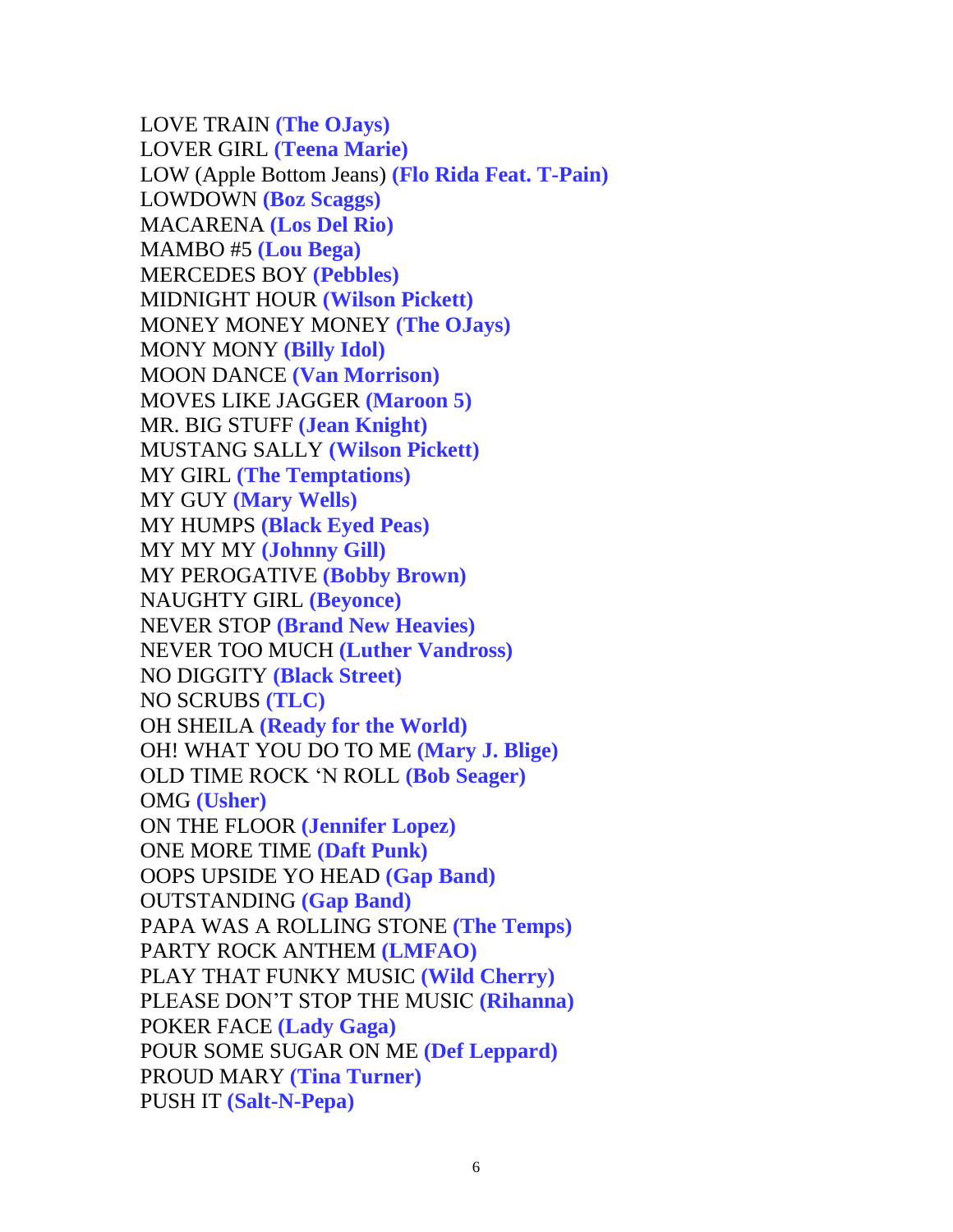RAISE YOUR GLASS **(Pink)** REACH OUT **(The Four Tops)** REMEMBER THE TIMES **(Michael Jackson)** RESPECT **(Aretha Franklin)** RETURN OF THE MACK **(Mark Morrison)** RING MY BELL **(Anita Ward)** ROCK STEADY **(Aretha Franklin)** ROCK STEADY **(The Whispers)** ROCK WIT' CHA **(Bobby Brown)** ROCK WIT YOU **(Michael Jackson)** ROCKET MAN **(Elton John)** ROLLERCOASTER **(Ohio Players)** RUMORS **(Timex Social Club)** SAME OL SONG **(The Four Tops)** SANDSTORM **(Darude)** SARA SMILE **(Hall & Oates)** SATISFACTION **(The Rolling Stones)** SAVE A HORSE, Ride A Cowboy **(Big & Rich)** SEPTEMBER **(Earth Wind & Fire)** SEX MACHINE **(James Brown)** SEX YOU UP **(Color Me Bad)** SEXY AND I KNOW IT **(LMFAO)** SEXY BACK **(Justin Timberlake)** SEXY CHICK **(David Guetta)** SHAKE RATTLE & ROLL **(Big Joe Turner)** SHAKE YOUR BODY DOWN **(Jackson 5)** SHAKE YOUR BOOTY **(KC and the Sunshine Band)** SHA-LA-LA **(Al Green)** SHAME **(Evelyn Champagne King)** SHINNING STAR **(Earth Wind & Fire)** SHOT GUN **(Jr. Walker & the All-stars)** SHOTS **(LMFAO Feat. Lil Jon)** SHOUT **(The Isley Brothers)** SHOW & TELL **(Al Wilson)** SINGLE LIFE **(Cameo)** SINGLES LADIES **(Beyonce)** SKIN TIGHT **(Ohio Players)** SMOOTH **(Carlos Santana)**  SMOOTH OPERATOR **(Sade)** SOME KIND OF WONDERFUL **(Grand Funk Railroad)**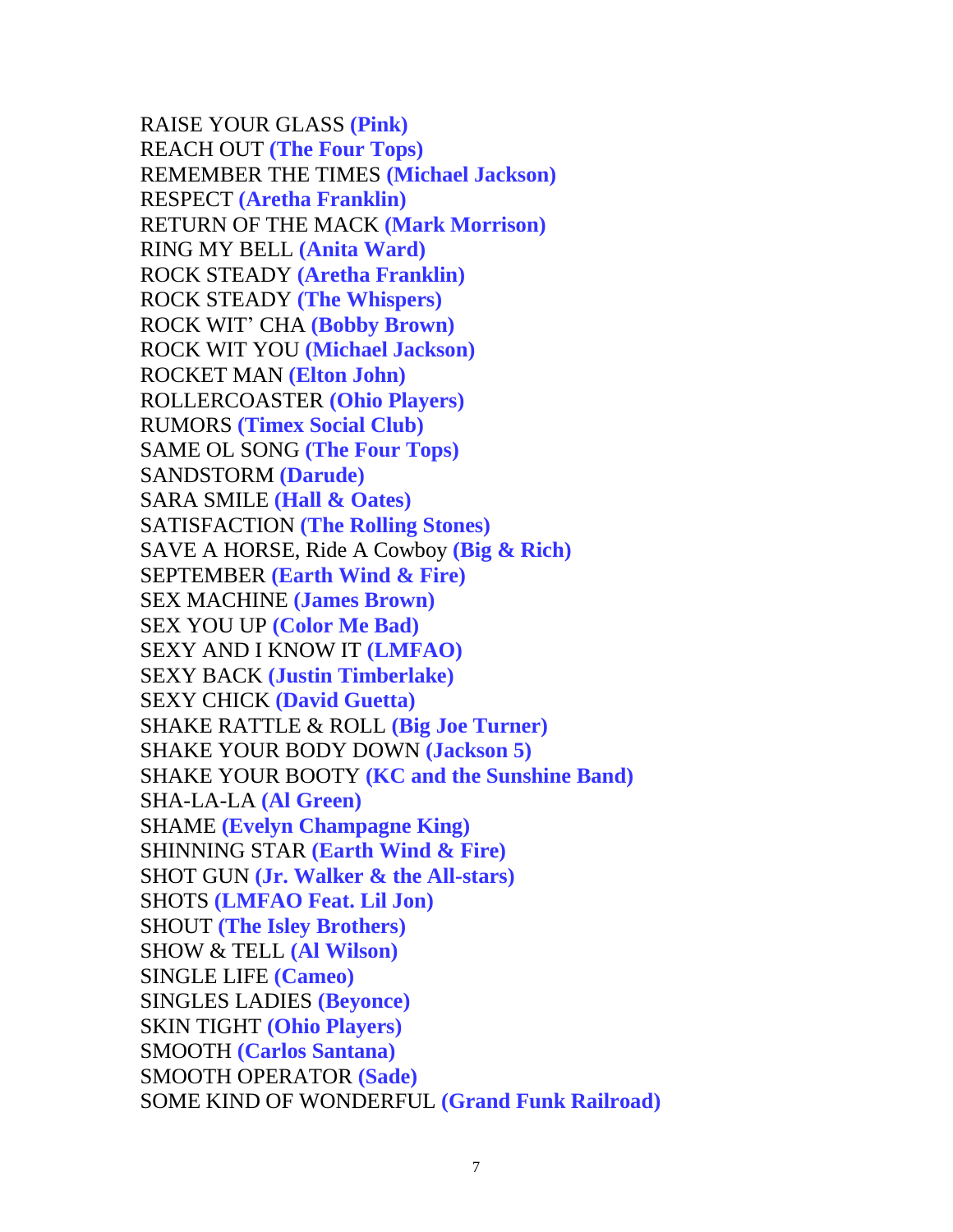SOMEBODY ELSE'S GUY **(Jocelyn Brown)** SOMETHING JUST AIN'T RIGHT **(Keith Sweat**) SOUL MAN **(Sam & Dave)** SQUARE BIZ **(Teena Marie)** STAND BY ME **(Ben E. King)** START ME UP **(The Rolling Stones)**  STAYIN' ALIVE **(Bee Gees)**  STEP IN THE NAME OF LOVE **(R Kelly)**  STOP IN THE NAME OF LOVE **(The Supremes)** STOP ON BY **(Bobby Womack)** STRIR IT UP **(Bob Marley)**  STRONGER **(Kanye West Feat. Daft Punk)** SUGAR PIE HONEY BUNCH **(The Four Tops)** SUIT AND TIE **(Justin Timberlake)**  SUPER FREAK **(Rick James)** SUPERSTITION **(Stevie Wonder)** SWEET CAROLINE **(Neil Diamond)** SWEET HOME ALABAMA **(Lynyrd Skynyrd)** SWEET LOVE **(Anita Baker)** SWEET THING **(Chaka Khan)** SWEETEST TABOO **(Sade)** TAKE YOUR TIME, DO IT RIGHT **(The S.O.S Band)** TEACH ME HOW TO DOUGIE **(California Swag District)** TELL ME **(GROOVE THEORY)** TELL ME SOMETHING GOOD **(Chaka Khan)**  THAT'S THE WAY I LIKE IT **(K.C. & the Sunshine Band)**  THAT'S THE WAY LOVE GOES **(Janet Jackson)**  THE BIG PAYBACK **(James Brown)** [THE GLAMORUS LIFE](http://soulbounce.com/soul/2008/04/86_sheila_e_glamorous_life.php) **(Sheila E)** THE HUMPTY DANCE **(Digital Underground)** THE HUSTLE, My Eyes Don't Cry No More **(Stevie Wonder)** THE HUSTLE **(Van McCoy)**  THE TIME **(Black Eyed Peas)** THE TRAIN, Come on And Ride It **(Quad City DJ's)** THE TWIST **(Chubby Checker)**  THE WAY YOU DO THE THINGS YOU **(The Temps)**  THE WAY YOU LOOK TONIGHT **(Frank Sinatra)**  THESE BOOTS ARE MADE FOR WALKING **(Nancy Sinatra)** THIS IS HOW WE DO IT **(Montel Jordan)** THIS LOVE **(Maroon five)**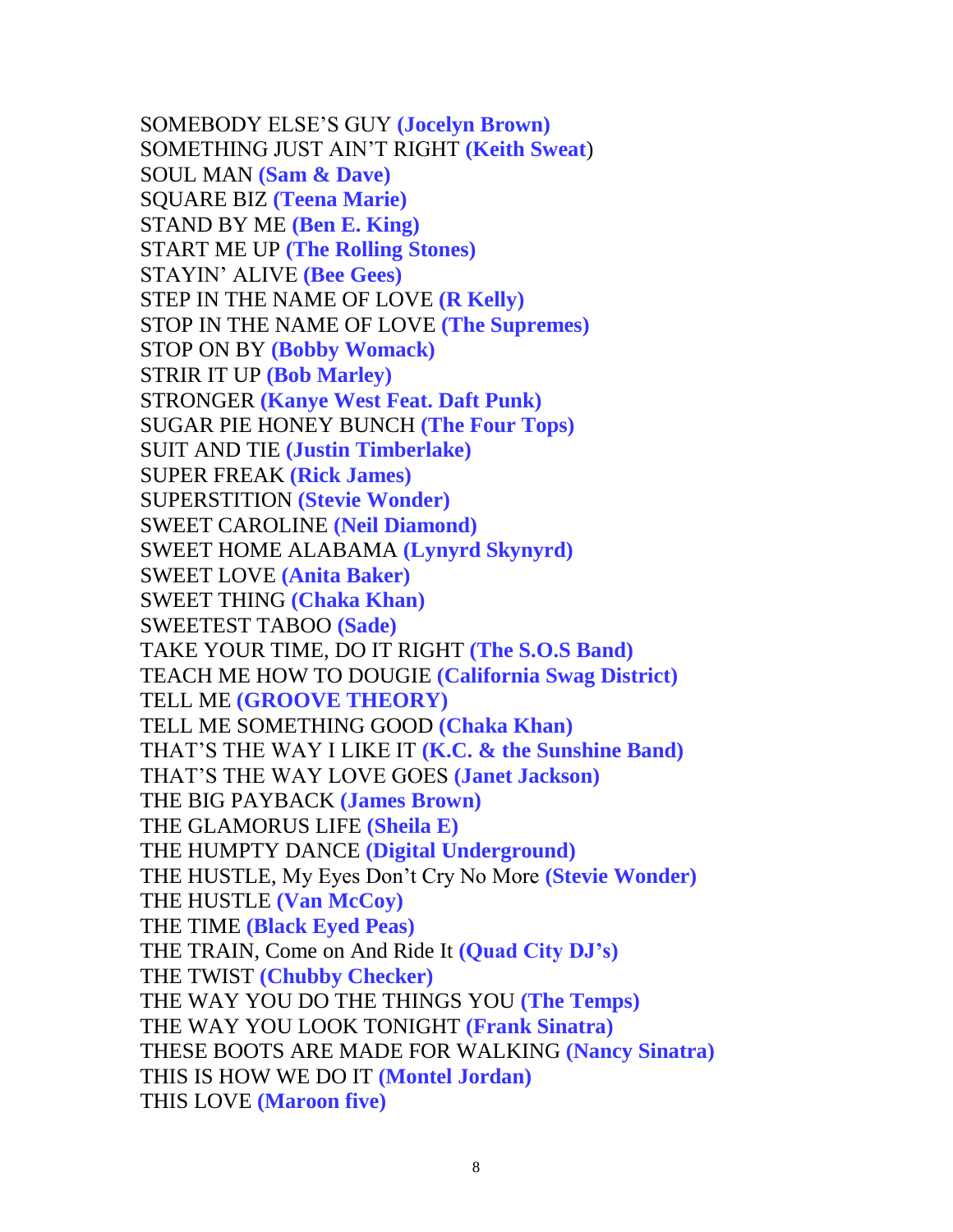THIS MASQUERADE **(George Benson)**  THRILLER **(Michael Jackson)** TIK TOK **(Ke\$ha)** TOO CLOSE **(Next)** TOOTSIE ROLL **(69 Boyz)** TREASURE **(Bruno Mars)** TURN THE BEAT AROUND **(Vicki Sue Robinson)** TURNING POINT **(Tyrone Davis)** TWIST & SHOUT **(The Isley Bros.)** TWIST AND SHOUT **(The Beatles)** TWISTING THE NIGHT AWAY **(Sam Cooke)** U CAN'T TOUCH THIS **(MC Hammer)** UMBRELLA **(Rihanna)** UPTOWN FUNK **(Bruno Mars)** WAITING FOR TONIGHT **(Jennifer Lopez)** WATCHING YOU **(Slave)** WE ARE FAMILY **(Sister Sledge)** WE FOUND LOVE **(Rihanna Feat. Calvin Harris)** WE NO SPEAK AMERICANO **(Yolanda Be Cool & DCUP)** WE'RE HAVING A PARTY **(Sam Cooke**) WE'VE ONLY JUST BEGUN **(The Carpenters)** WERE JAMMIN' **(Bob Marley)** WHAT A WONDERFUL WORLD THIS COULD BE **(Sam Cooke)** WHAT'S GOING ON **(Marvin Gaye)** WHAT'S LOVE GOT TO DO WITH IT **(Tina Turner)** WHEN DOVES CRY **(Prince)**  WHERE DID OUR LOVE GO **(The Supremes)?** WHO'S MAKING LOVE **(JOHNNY TAYLOR)** WILD THANG **(Troggs)** WILD THING **(Tone Loc)** WIND BENEATH MY WINGS **(Bette Midler)** WORD UP **(Cameo)** Y.M.C.A. **(The Village People)** YEAH **(Usher)** YEARNING FOR YOUR LOVE **(Gap Band)** YOU AND I **(Rick James)** YOU DROPPED A BOMB ON ME **(The Gap Band)** YOU GOT THE LOVE **(Chaka Khan)**  YOU SEND ME **(Sam Cook)** YOU SEXY THING **(Hot Chocolate)**